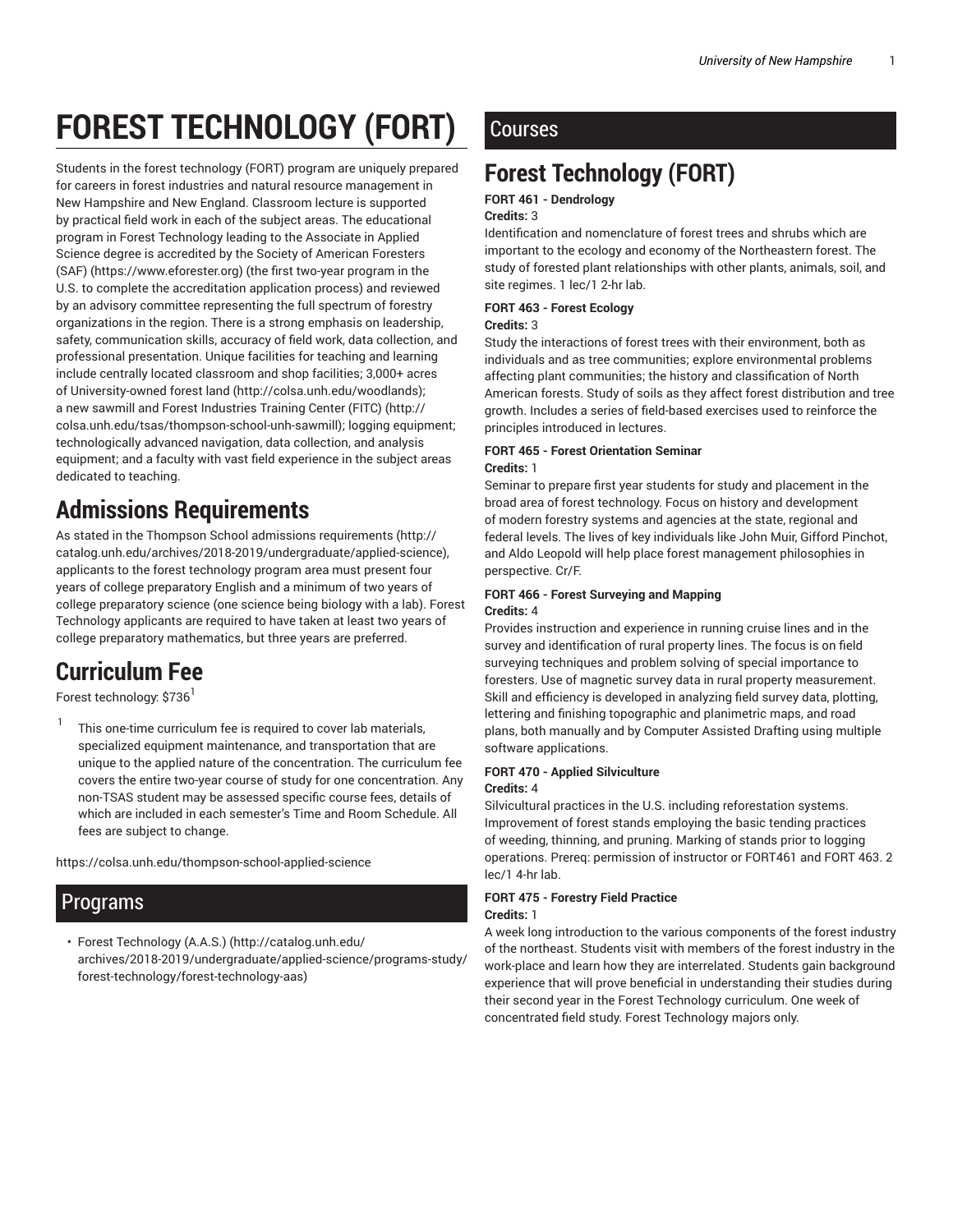### **FORT 490 - NH Sustainable Forest Resource**

#### **Credits:** 4

An overview of forestry in New Hampshire and the northeast. History shows how our forests have been used in the past and how they developed into what we see today. Discover the science of Forest Ecology and Silviculture and how foresters use these to manage our forests sustainably for a variety of forest products. Learn how these products are harvested, processed and used. Understand how pathogens and pests can threaten our forests. On-line course.

### **FORT 564 - Arboriculture**

#### **Credits:** 3

Tree selection, care, and maintenance in the urban environment. Includes climbing, safety practices, pruning, hazard tree assessment, and removals. Prereq: FORT 463 or permission. 1 lec/1 4-hr lab.

#### **FORT 567 - Leadership,Supervision&Safety Credits:** 2

Fundamentals of leadership and supervision including effective communication in the workplace and public sector are explored. Project management, personnel training and motivation, plus problem-solving and conflict resolution applied through a practical community service forestry project. Accident prevention, first aid, and CPR instruction also included. 2 lec.

#### **FORT 569 - Wildlife Ecology &Conservation Credits:** 3

Foresters directly influence wildlife by manipulating habitat through silvicultural operations. Course focuses on the ecology of New England wildlife species with emphasis on their habitat requirements and the enhancement of habitat through silviculture and the use of best management practices. 1 lec/1 4-hr lab.

#### **FORT 572 - Mensuration**

#### **Credits:** 4

Field application of forest inventory and timber cruising techniques. Measurement of tree form, volume, quality, and defect. Growth prediction of individual trees and stands. Use of basic statistical methods as a tool in cruising. Prereq: FORT 461 or instructor permission. 2 lec/1 4-hr lab.

### **FORT 573 - Management Operation&Analysis**

#### **Credits:** 3

Forest appraisal and valuation methods, timber sale contracts, depreciation and depletion calculations, forest taxation. Essentials of forest regulation and management planning. 2 lec/1 2-hr lab.

#### **FORT 574 - Industrial Forest Management Tour Credits:** 1

Concentrated field experience and intensive observations of industrial, private, and federal forest holdings and facilities; emphasizing forest utilization and management operations as currently practiced in New England. One week of concentrated field study. Cr/F. Forest Technology majors only.

### **FORT 576 - Forest Products**

#### **Credits:** 4

Basics of structure and properties of wood as a raw material. Conversion of logs to lumber at Thompson School sawmill. Lumber and log grading and measuring. Studies in processing efficiency, lumber drying, and physical plant operations. Introduction to paper, veneer, and chip products. Marketing of forest products. 2 lec/1 4-hr lab.

#### **FORT 577 - Forest Harvesting Systems Credits:** 4

A study in harvesting methods and their relation to forest management and silviculture of the state and region. Theory and practice of conventional harvesting systems including hands-on application of techniques with a strong emphasis on protection of the environment and the safety and health of workers. Department permission for non-majors. 2 lec/4-hr lab.

#### **FORT 578 - Forest Insects & Diseases Credits:** 2

An introduction to the role of forest insects and microorganisms in the context of managing woodlands. Students learn to recognize the signs and symptoms of insect and disease damage in forest trees and products. They study the life cycles and identify common forest insect and disease pests impacting North American tree species. Pest management methods are introduced. 1 lec/3-hr lab.

#### **FORT 579 - Forest Fire Control and Use Credits:** 2

A study in basic fire ecology and instruction in forest fire suppression methods. Interactions of forest fuels, topography, and weather as they affect forest fire behavior. Use of controlled fire as a tool in forest and wildlife management. When appropriate, field work will include actual burning.

#### **FORT 581 - Applied Geographic Information Systems (GIS) Techniques Credits:** 4

Geographic Information Systems (GIS) are integral to natural resource management and these technologies/software have become widespread throughout various fields. Proficiency in fundamental GIS skills is imperative for resource managers. Students will 1) develop an understanding of imagery acquisition and remote sensing systems/ technologies; 2) develop skills in identification, interpretation, and mapping of land/vegetation features, including an understanding of map projection; 3) gain experience in GIS software to perform fundamental geoprocessing and mapping techniques.

#### **FORT 591 - Independent Studies in Forest Technology/Urban Tree Care Credits:** 1-4

Students who have the ability and adequate preparation to work independently may propose a contract to design a course or research project on a topic not available through existing course offerings. The purpose of this research is to explore new areas in the student's field of study or to pursue course material in greater depth. Work is supervised by an appropriate faculty/staff member and credit varies depending on the proposed project/research. Examples include forest management, forest products, forest protection, wildlife management, or urban tree care. Permission required. Course may be repeated up to a maximum of 8 credits.

#### **FORT 592 - Independent Studies in Forest Technology/Urban Tree Care Credits:** 1-4

Students who have the ability and adequate preparation to work independently may propose a contract to design a course or research project on a topic not available through existing course offerings. The purpose of this research is to explore new areas in the student's field of study or to pursue course material in greater depth. Work is supervised by an appropriate faculty/staff member and credit varies depending on the proposed project/research. Examples include forest management, forest products, forest protection, wildlife management, or urban tree care. Permission required. Course may be repeated up to a maximum of 8 credits.